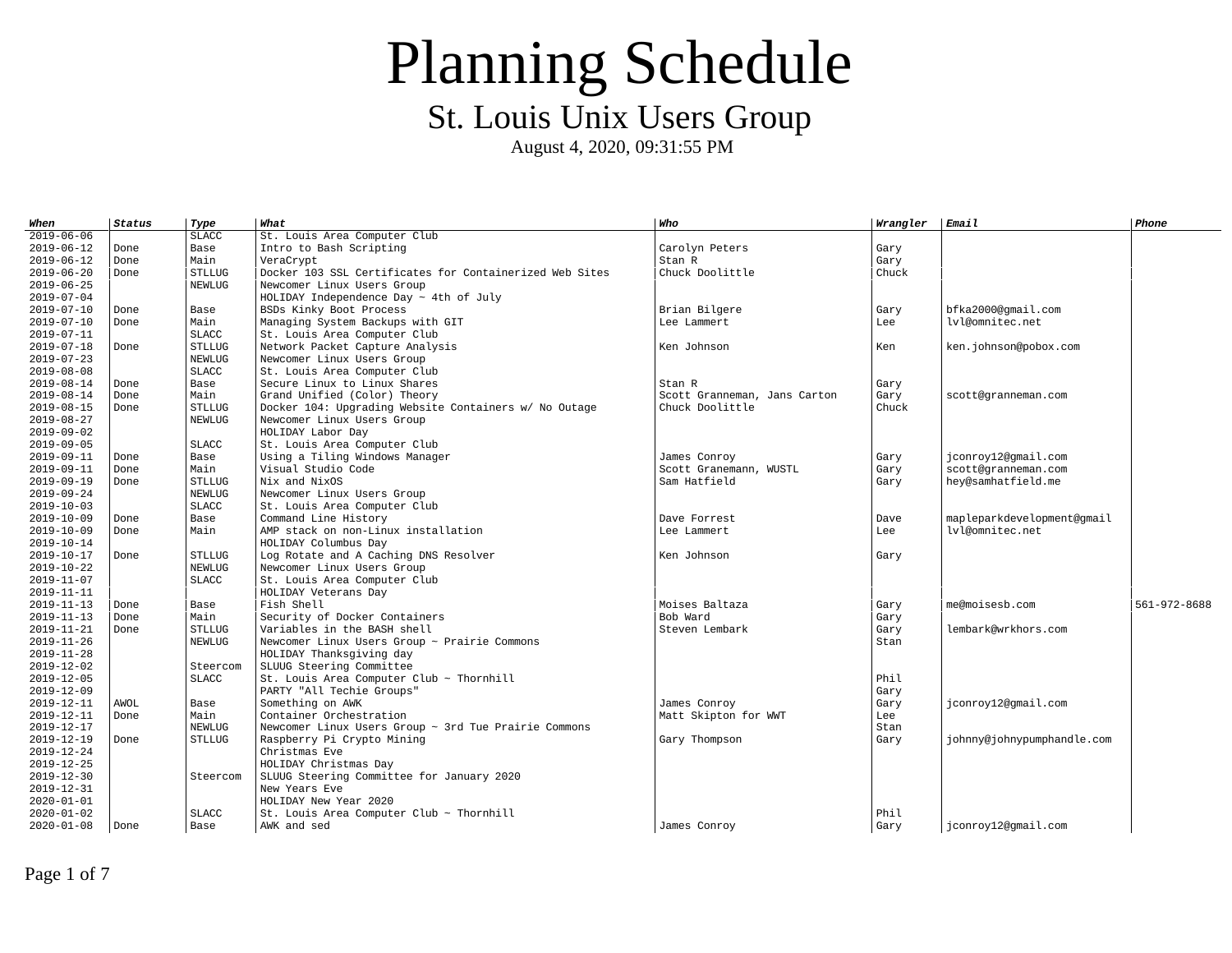August 4, 2020, 09:31:55 PM

| When                           | Status    | Type          | What                                                                  | Who                            | Wrangler  | Email                       | Phone        |
|--------------------------------|-----------|---------------|-----------------------------------------------------------------------|--------------------------------|-----------|-----------------------------|--------------|
| $2020 - 01 - 08$               | Done      | Main          | Cloud Concepts for Unix Gurus                                         | Joe Epplin                     | R. Seibel | epplinj@objectcomputing.com |              |
| $2020 - 01 - 16$               | Done      | <b>STLLUG</b> | CEPH File System                                                      | Michael Carrington of SuSE     | Gary      | mcarrington@suse.com        |              |
| 2020-01-20                     |           |               | HOLIDAY MLK Day                                                       |                                |           |                             |              |
| 2020-01-28                     |           | <b>NEWLUG</b> | Newcomer Linux Users Group ~ Prairie Commons                          |                                | Stan      |                             |              |
| 2020-02-03                     |           | Steercom      | SLUUG Steering Committee                                              |                                |           |                             |              |
| 2020-02-06                     |           | <b>SLACC</b>  | St. Louis Area Computer Club ~ Rock Road                              |                                | Phil      |                             |              |
| 2020-02-12                     |           |               | SLUUG Annual Meeting and Elections                                    |                                |           |                             |              |
| 2020-02-12                     | Done      | Base          | File permissions                                                      | Stan R                         |           |                             |              |
| 2020-02-12                     | Done      | Main          | AWS VPS Amazon Virtual Private Cloud                                  | Steven Lembark                 | Gary      | lembark@wrkhors.com         |              |
| 2020-02-17                     |           |               | HOLIDAY Presidents Day                                                |                                |           |                             |              |
| 2020-02-20                     | Done      | <b>STLLUG</b> | ANTI-SPAM with Sender Policy Framework                                | Dave Forrest                   | Gary      | mapleparkdevelopment@gmail. |              |
| 2020-02-25                     |           | <b>NEWLUG</b> | Newcomer Linux Users Group ~ Rock Road                                |                                | Stan      |                             |              |
| 2020-03-02                     |           | Steercom      | SLUUG Steering Committee and Count Ballots                            |                                |           |                             |              |
| $2020 - 03 - 11$               | Done      | Base          | NMAP Scripts                                                          | Tony Zafiropoulos SysEngr CISA | Gary      |                             |              |
| 2020-03-11                     | Done      | Main          | Amateur Radio and Open Source Software                                | Kyle Krieg                     | Lee       | aa0z@slsrc.org              |              |
| 2020-03-12                     |           | <b>SLACC</b>  | St. Louis Area Computer Club ~ 2nd Thu Thornhill                      |                                | Phil      |                             |              |
| 2020-03-19                     | Done      | <b>STLLUG</b> | Hardware: FPGAs, ASICs, CPUs                                          | Brice Meyer                    | Gary      | bmeyer@sei.cmu.edu          |              |
| 2020-03-24                     | Cancelled | NEWLUG        | Newcomer Linux Users Group $\sim$ Thornhill                           |                                | Stan      |                             |              |
| 2020-03-30                     |           | Steercom      | SLUUG Steering Committee forApril                                     |                                |           |                             |              |
| $2020 - 04 - 02$               |           | <b>SLACC</b>  | St. Louis Area Computer Club $\sim$ ONLINE                            |                                | Phil      |                             |              |
| $2020 - 04 - 04$               |           |               | Library Reservations $\sim$ Indefinet Delay                           | Stan & Phil?                   |           |                             |              |
| 2020-04-08                     | Done      | Base          | Working ONLINE $\sim$ A Familiarity Period                            | Stan R                         | Gary      | stanr@sluuq.org             | 314-298-1183 |
| 2020-04-08                     | Done      | Main          | Django                                                                | Tyler Rudie                    | Gary      | rudiet@gmail.com            | 636-734-8977 |
| $2020 - 04 - 16$               | Done      | <b>STLLUG</b> | Linux at the Open Network Laboratory WUSTL                            | Dr. Parwatkar of WUSTL         | Ken J.    |                             |              |
| 2020-04-28                     |           | <b>NEWLUG</b> | Newcomer Linux Users Group $\sim$ ONLINE                              |                                | Stan      |                             |              |
| 2020-05-04                     |           | Steercom      | SLUUG Steering Committee $\sim$ ONLINE                                |                                | Phil      |                             |              |
| $2020 - 05 - 07$               | AWOL      | <b>SLACC</b>  | St. Louis Area Computer Club $\sim$ ONLINE<br>Magic Mirrors and Smoke | Stan Reichardt                 |           |                             |              |
| 2020-05-13                     | Done      | Base          |                                                                       | Lee Lammert                    |           |                             |              |
| $2020 - 05 - 13$               | Done      | Main          | Websites with Let's Encrypt Certs                                     |                                |           |                             |              |
| 2020-05-21<br>$2020 - 05 - 25$ |           | <b>STLLUG</b> | Bash Interpolation                                                    | Steven Lembark                 | Gary      | lembark@wrkhors.com         |              |
| 2020-05-26                     |           | <b>NEWLUG</b> | HOLIDAY Memorial Day<br>Newcomer Linux Users Group ~ ONLINE           |                                | Stan      |                             |              |
| 2020-06-01                     |           | Steercom      | SLUUG Steering Committee $\sim$ ONLINE                                |                                |           |                             |              |
| 2020-06-04                     |           | <b>SLACC</b>  | St. Louis Area Computer Club $\sim$ ONLINE                            |                                | Phil      |                             |              |
| 2020-06-10                     | Done      | Base          | Activating Linux on a Chromebook                                      | Don Ellis                      | Gary      |                             |              |
| $2020 - 06 - 10$               | Done      | Main          | DNS Wars                                                              | David Forrest                  | Gary      | mapleparkdevelopment@qmail. |              |
| $2020 - 06 - 18$               | Done      | <b>STLLUG</b> | Ethereum/VeChain Supply Chain                                         | Brendan Laiben                 | R. Seibel | laibenb@objectcomputing.com |              |
| 2020-06-23                     |           | <b>NEWLUG</b> | Newcomer Linux Users Group $\sim$ ONLINE                              |                                | Stan      |                             |              |
| 2020-06-29                     |           | Steercom      | SLUUG Steering Committee for July $\sim$ ONLINE                       |                                |           |                             |              |
| 2020-07-02                     |           | <b>SLACC</b>  | St. Louis Area Computer Club $\sim$ ONLINE                            |                                |           |                             |              |
| 2020-07-04                     |           |               | HOLIDAY Independence Day $\sim$ 4th of July                           |                                |           |                             |              |
| $2020 - 07 - 08$               | Done      | Base          | A Gentle Intoduction to Markdown                                      | Ed Howland                     | gary      | ed.howland@gmail.com        |              |
| 2020-07-08                     | Done      | Main          | A Gentle Intoductiion to Docker                                       | Robert Citek                   | gary      | Robert.Citek@qmail.com      |              |
| $2020 - 07 - 16$               | Done      | <b>STLLUG</b> | Using UNIX CLI tools written in Rust                                  | Michael Madden                 | gary      | michael madden@fastmail.com |              |
| 2020-07-28                     |           | <b>NEWLUG</b> | Newcomer Linux Users Group ~ ONLINE                                   |                                |           |                             |              |
| $2020 - 08 - 03$               |           | Steercom      | SLUUG Steering Committee $\sim$ ONLINE                                |                                |           |                             |              |
| 2020-08-06                     |           | <b>SLACC</b>  | St. Louis Area Computer Club $\sim$ ONLINE                            |                                |           |                             |              |
| 2020-08-12                     | Available | Base          |                                                                       |                                |           |                             |              |
| 2020-08-12                     | Available | Base          | Using dnsmasq to handle DHCP and name resolution                      | Dave Forrest                   | Gary      |                             |              |
| 2020-08-12                     | Confirmed | Main          | Electronic Voting                                                     | Scott Granneman, WUSTL         | Gary      | scott@granneman.com         |              |
| 2020-08-12                     | Tutorial  | Base          | Advantages and disadvantages of Linux                                 | https://meterpreter.org/       |           |                             |              |

Page 2 of 7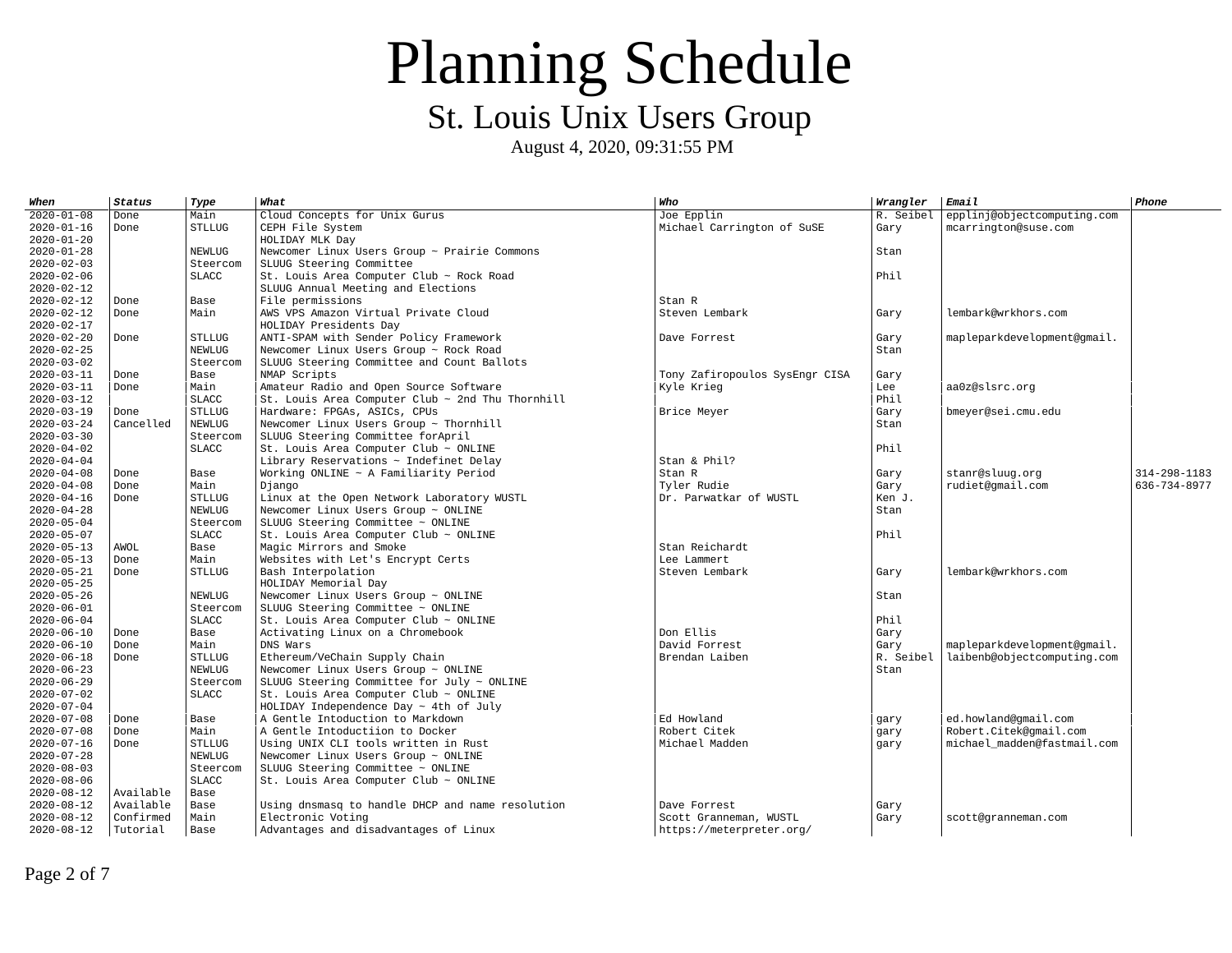| When             | Status   | Type | What                                                      | Who                           | Wrangler | <b>Email</b> | Phone |
|------------------|----------|------|-----------------------------------------------------------|-------------------------------|----------|--------------|-------|
| $2020 - 08 - 12$ | Tutorial | Base | Audio processing software survey                          | 2                             |          |              |       |
| 2020-08-12       | Tutorial | Base | AWK and sed                                               | James Conroy BASE 2020-01-08  |          |              |       |
| 2020-08-12       | Tutorial | Base | Boot process                                              |                               |          |              |       |
| $2020 - 08 - 12$ | Tutorial | Base | Chkconfig, init.d, etc.                                   | $\tilde{ }$                   |          |              |       |
| 2020-08-12       | Tutorial | Base | Chrome / Chromium-browser                                 | $\overline{2}$                |          |              |       |
| $2020 - 08 - 12$ | Tutorial | Base | Dia (drawing software)                                    | stanr BASE 2013-01-09         |          |              |       |
| 2020-08-12       | Tutorial | Base | Division of OSS projects                                  |                               |          |              |       |
| 2020-08-12       | Tutorial | Base | DNS installation, setup, and configure                    | $\overline{z}$                |          |              |       |
| 2020-08-12       | Tutorial | Base | DNS Using Different Servers                               | $\mathcal{P}$                 |          |              |       |
| $2020 - 08 - 12$ | Tutorial | Base | FILESYSTEMS(5) (see man fs)                               | 2                             |          |              |       |
| $2020 - 08 - 12$ | Tutorial | Base | Finding Linux files and file contents                     | https://meterpreter.org/      |          |              |       |
| 2020-08-12       | Tutorial | Base | How to configure SSH in Linux                             | https://meterpreter.org/      |          |              |       |
| 2020-08-12       | Tutorial | Base | How to enable Remote Access MySQL                         | https://meterpreter.org/      |          |              |       |
| 2020-08-12       | Tutorial | Base | How to set up a UFW firewall                              | https://meterpreter.org/      |          |              |       |
| 2020-08-12       | Tutorial | Base | Installing OS-signing keys in UEFI                        | 2                             |          |              |       |
| 2020-08-12       | Tutorial | Base | install OpenVPN Server in Linux                           | https://meterpreter.org/      |          |              |       |
| $2020 - 08 - 12$ | Tutorial | Base | $IRC$ $\sim$ internet Relay Chat                          |                               |          |              |       |
| 2020-08-12       | Tutorial | Base | Kallithea (source code repository hosting)                | $\overline{?}$                |          |              |       |
| 2020-08-12       | Tutorial | Base | LibreOffice Draw                                          |                               |          |              |       |
| 2020-08-12       | Tutorial | Base | Linux Log Analysis                                        | https://meterpreter.org/      |          |              |       |
| 2020-08-12       | Tutorial | Base | Linux terminal shortcuts                                  | https://meterpreter.org/      |          |              |       |
| 2020-08-12       | Tutorial | Base | MS Windows regedit - edit Windows registry from Linux     | 2                             |          |              |       |
| 2020-08-12       | Tutorial | Base | mutt email client                                         | Jeff Muse MAIN 2013-01-09     |          |              |       |
| 2020-08-12       | Tutorial | Base | nginx (web server, reverse proxy, etc.)                   | 2                             |          |              |       |
| 2020-08-12       | Tutorial | Base | OpenSSL (CSRs, certificates, s_client)                    | $\overline{?}$                |          |              |       |
| $2020 - 08 - 12$ | Tutorial | Base | Physical Security                                         | $\overline{z}$                |          |              |       |
| 2020-08-12       | Tutorial | Base | Regular expressions                                       |                               |          |              |       |
| 2020-08-12       | Tutorial | Base | Remote access to Linux, Windows, macOS                    |                               |          |              |       |
| 2020-08-12       | Tutorial | Base | Secure Enhanced Linux (SELinux)?                          | https://meterpreter.org/      |          |              |       |
| 2020-08-12       | Tutorial | Base | Standard In/Out/Error, Redirection, and Pipes             |                               |          |              |       |
| 2020-08-12       | Tutorial | Base | Top 10 most useful Linux commands                         | https://meterpreter.org/      |          |              |       |
| 2020-08-12       | Tutorial | Base | Use cat command (can combine files)                       | https://meterpreter.org/      |          |              |       |
| 2020-08-12       | Tutorial | Base | Use $cp$ , mv, rm, and touch commands $\sim$ manage files | https://meterpreter.org/      |          |              |       |
| 2020-08-12       | Tutorial | Base | Use cut and paste commands                                |                               |          |              |       |
| 2020-08-12       | Tutorial | Base | Use df to report file systrem disk space usage            | https://meterpreter.org/      |          |              |       |
| $2020 - 08 - 12$ | Tutorial | Base | Use dig command to query DNS records                      | https://meterpreter.org/      |          |              |       |
| 2020-08-12       | Tutorial | Base | Use Fail2ban to secure SSH service                        | Ken Johnson STLLUG 2016-12-15 |          |              |       |
| 2020-08-12       | Tutorial | Base | Use gitso to support others (remotely)                    | 2                             |          |              |       |
| 2020-08-12       | Tutorial | Base | Use grep to search for pattern in files                   | https://meterpreter.org/      |          |              |       |
| $2020 - 08 - 12$ | Tutorial | Base | Use iperf command to diagnose network speed               | https://meterpreter.org/      |          |              |       |
| 2020-08-12       | Tutorial | Base | Use locate command                                        | https://meterpreter.org/      |          |              |       |
| 2020-08-12       | Tutorial | Base | Use mkdir and rmdir command $\sim$ manage directories     | https://meterpreter.org/      |          |              |       |
| 2020-08-12       | Tutorial | Base | Use mount command and /etc/fstab file                     | ?                             |          |              |       |
| 2020-08-12       | Tutorial | Base | Use mtr command to diagnose network problems              | https://meterpreter.org/      |          |              |       |
| 2020-08-12       | Tutorial | Base | Use netstat to view all open ports on Linux               | https://meterpreter.org/      |          |              |       |
| $2020 - 08 - 12$ | Tutorial | Base | Use PGP/GPG in Email                                      |                               |          |              |       |
| 2020-08-12       | Tutorial | Base | Use rsync and grsync $\sim$ local/remote file copy        |                               |          |              |       |
| 2020-08-12       | Tutorial | Base | Use scp and sftp commands to transfer data                | https://meterpreter.org/      |          |              |       |
| 2020-08-12       | Tutorial | Base | Use script and scriptreplay                               |                               |          |              |       |
| $2020 - 08 - 12$ | Tutorial | Base | Use sort and uniq commands                                | https://meterpreter.org/      |          |              |       |
| 2020-08-12       | Tutorial | Base | Use split and cat to divide and combine files             | https://meterpreter.org/      |          |              |       |
|                  |          |      |                                                           |                               |          |              |       |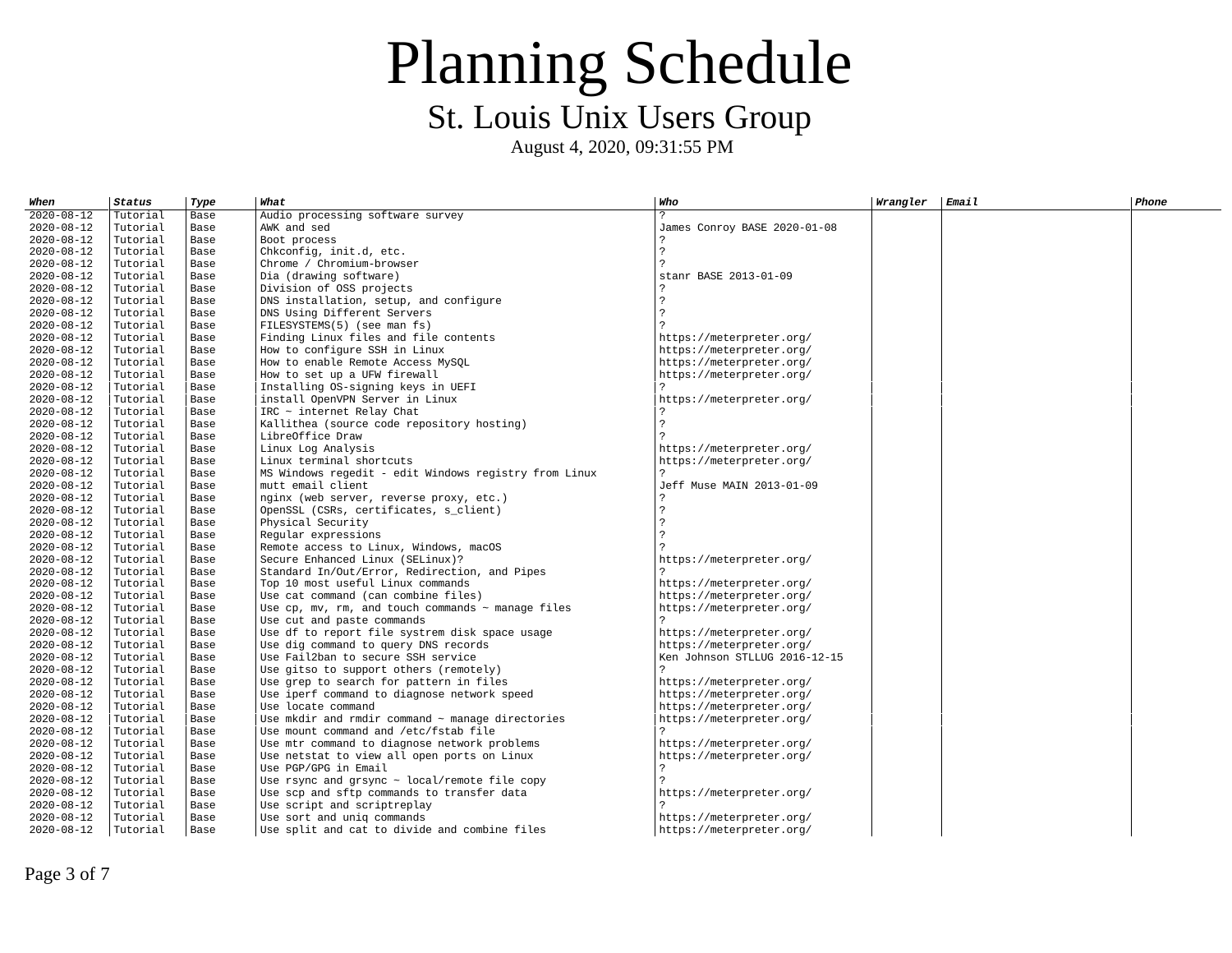August 4, 2020, 09:31:55 PM

| When             | <b>Status</b> | Type          | What                                                          | Who                             | Wrangler  | Email                  | <b>Phone</b> |
|------------------|---------------|---------------|---------------------------------------------------------------|---------------------------------|-----------|------------------------|--------------|
| $2020 - 08 - 12$ | Tutorial      | Base          | Use ss to view network status                                 | https://meterpreter.org/        |           |                        |              |
| 2020-08-12       | Tutorial      | Base          | Use sync command (finish writes to USB thumbdrives)           |                                 |           |                        |              |
| $2020 - 08 - 12$ | Tutorial      | Base          | Use tar and $qzip$ commands $\sim$ archive and compress files | https://meterpreter.org/        |           |                        |              |
| $2020 - 08 - 12$ | Tutorial      | Base          | Use touch command                                             | https://meterpreter.org/        |           |                        |              |
| $2020 - 08 - 12$ | Tutorial      | Base          | Use vi/vim editor                                             | https://meterpreter.org/        |           |                        |              |
| $2020 - 08 - 12$ | Tutorial      | Base          | Video processing software survey                              |                                 |           |                        |              |
| $2020 - 08 - 12$ | Tutorial      | Base          | <b>WHOIS</b>                                                  | $\mathcal{P}$                   |           |                        |              |
| 2020-08-12       | Tutorial      | Base          | Use ps, bg, fg, kill, killall, top, htop with processes       | https://meterpreter.org/        |           |                        |              |
| $2020 - 08 - 20$ | Available     | <b>STLLUG</b> |                                                               |                                 |           |                        |              |
| 2020-08-20       | Idea          | <b>STLLUG</b> | IBM and Red Hat                                               | George Switzer                  | Gary      | gswitzer@us.ibm.com    | 309-264-8569 |
| 2020-08-20       | Idea          | <b>STLLUG</b> | Microsoft's Windows Subsystem for Linux (WSL)                 | Ahjay, Glenn, Brian W. Caldwell | Gary      |                        |              |
| $2020 - 08 - 20$ | Idea          | <b>STLLUG</b> | Oracle Linux                                                  |                                 | Gary      |                        |              |
| 2020-08-20       | Idea          | TBD           | OpenWrt ~ Secure Your Router with Linux                       | https://openwrt.org/            |           |                        |              |
| $2020 - 08 - 20$ | Idea          | TBD           | Raspberry Pi 4 Installation                                   | Brian Bilgere                   | Gary      | bfka2000@gmail.com     |              |
| $2020 - 08 - 20$ | Idea          | <b>TBD</b>    | Ripgrep and FZF (should this be 2 seprate?)                   | Tom Hrausicky                   | Gary      | tchrabusicky@gmail.com |              |
| 2020-08-20       | Idea          | <b>TBD</b>    | SUSE on Raspberry Pi                                          | Joe Bohnenstiehl                | Gary      | ibohnens@gmail.com     |              |
| $2020 - 08 - 25$ |               | <b>NEWLUG</b> | Newcomer Linux Users Group $\sim$ ONLINE                      |                                 |           |                        |              |
| 2020-08-31       |               | Steercom      | SLUUG Steering Committee for September ~ ONLINE               |                                 |           |                        |              |
| 2020-09-03       |               | <b>SLACC</b>  | St. Louis Area Computer Club $\sim$ ONLINE                    |                                 |           |                        |              |
| $2020 - 09 - 09$ | Available     | Base          |                                                               |                                 |           |                        |              |
| $2020 - 09 - 09$ | Available     | Main          |                                                               |                                 |           |                        |              |
| $2020 - 09 - 09$ | Idea          | Main          | Apple interfaces and accessories for audio & video            | Don Ellis                       | Gary      |                        |              |
| $2020 - 09 - 09$ | Idea          | Main          | Block Chain Concepts (WITHOUT ANY BITCOIN)                    | Prof.Feng Hou, Maryville        | R. Seible | fhou@maryville.edu     |              |
| $2020 - 09 - 09$ | Idea          | Main          | Collect all logins                                            | Joe Bohnenstiehl                | Gary      | ibohnens@gmail.com     |              |
| 2020-09-09       | Idea          | Main          | Computing for the Visually Impared                            | Ed Howland                      | Gary      | ed.howland@gmail.com   | 616-206-7911 |
| $2020 - 09 - 09$ | Idea          | Main          | How Bad is Cryptocurrency                                     | Steven Lembark                  | Gary      | lembark@wrkhors.com    |              |
| $2020 - 09 - 09$ | Idea          | Main          | Ins and outs of Firewalld                                     | Lee Lammert                     | Lee       |                        |              |
| $2020 - 09 - 09$ | Idea          | Main          | Redhat OpenShift Container Platform                           | https://0penShift.com           |           |                        |              |
| $2020 - 09 - 09$ | Idea          | Main          | Tsunami Vulnerability Scanner                                 | Security Now! #775 - 07-14-20   |           |                        |              |
| $2020 - 09 - 09$ | Idea          | Main          | Using git for distributed version control of files            | Robert Citek                    | gary      | Robert.Citek@qmail.com |              |
| $2020 - 09 - 09$ | Idea          | Main          | Using High End Graphic Cards                                  | Brice Meyer                     | Gary      | bmeyer@sei.cmu.edu     |              |
| 2020-09-09       | Idea          | Main          | ZoneMinder (New January 2020 release)                         | Andrew Bauer                    | Gary      |                        |              |
| $2020 - 09 - 09$ | Idea          | <b>TBD</b>    | Ansible/Puppet on Cloud Containers                            | Frank M. Syler                  | Gary      | me@franksiler.com      |              |
| $2020 - 09 - 09$ | Idea          | <b>TBD</b>    | Overview of Functional Programming                            | ?                               |           |                        |              |
| $2020 - 09 - 09$ | Idea          | <b>TBD</b>    | PXE boot using pfsense and freenas                            | Wendell Barber                  | Gary      | pure102@hotmail.com    |              |
| 2020-09-09       | Idea          | <b>TBD</b>    | serverless on Cloud Containers                                | Frank M. Syler                  | Gary      | me@franksiler.com      |              |
| $2020 - 09 - 09$ | Idea          | TBD           | Smoking Docker (58 slides)                                    | Steven Lembark                  | Gary      | lembark@wrkhors.com    |              |
| 2020-09-09       | Idea          | <b>TBD</b>    | terraform on Cloud Containers                                 | Frank M. Syler                  | Gary      | me@franksiler.com      |              |
| 2020-09-09       | Idea          | <b>TBD</b>    | Use vericrypt                                                 | stanr MAIN 2019-06-12           |           |                        |              |
| $2020 - 09 - 09$ | Idea          | <b>TBD</b>    | Yubikey ~ Multi Factor Authentication Device                  | 2                               |           |                        |              |
| $2020 - 09 - 17$ | Available     | <b>STLLUG</b> |                                                               |                                 |           |                        |              |
| 2020-09-22       |               | <b>NEWLUG</b> | Newcomer Linux Users Group ~ ONLINE                           |                                 |           |                        |              |
| $2020 - 10 - 01$ |               | <b>SLACC</b>  | St. Louis Area Computer Club $\sim$ ONLINE                    |                                 |           |                        |              |
| 2020-10-03       |               |               | Library Reservations                                          | Stan & Phil?                    |           |                        |              |
| $2020 - 10 - 05$ |               | Steercom      | SLUUG Steering Committee $\sim$ ONLINE                        |                                 |           |                        |              |
| 2020-10-14       | Available     | Base          |                                                               |                                 |           |                        |              |
| $2020 - 10 - 14$ | Available     | Main          |                                                               |                                 |           |                        |              |
| $2020 - 10 - 14$ | Idea          | Main          | openVAS upgrade (No earlier than Oct)                         | Tony Zafiropoulos SysEngr CISA  | Gary      | tonyz@CTiTEK.com       | 314-504-3974 |
| $2020 - 10 - 15$ | Available     | <b>STLLUG</b> |                                                               |                                 |           |                        |              |
| $2020 - 10 - 27$ |               | <b>NEWLUG</b> | Newcomer Linux Users Group ~ ONLINE                           |                                 |           |                        |              |
| 2020-11-02       |               | Steercom      | SLUUG Steering Committee ~ ONLINE                             |                                 |           |                        |              |

Page 4 of 7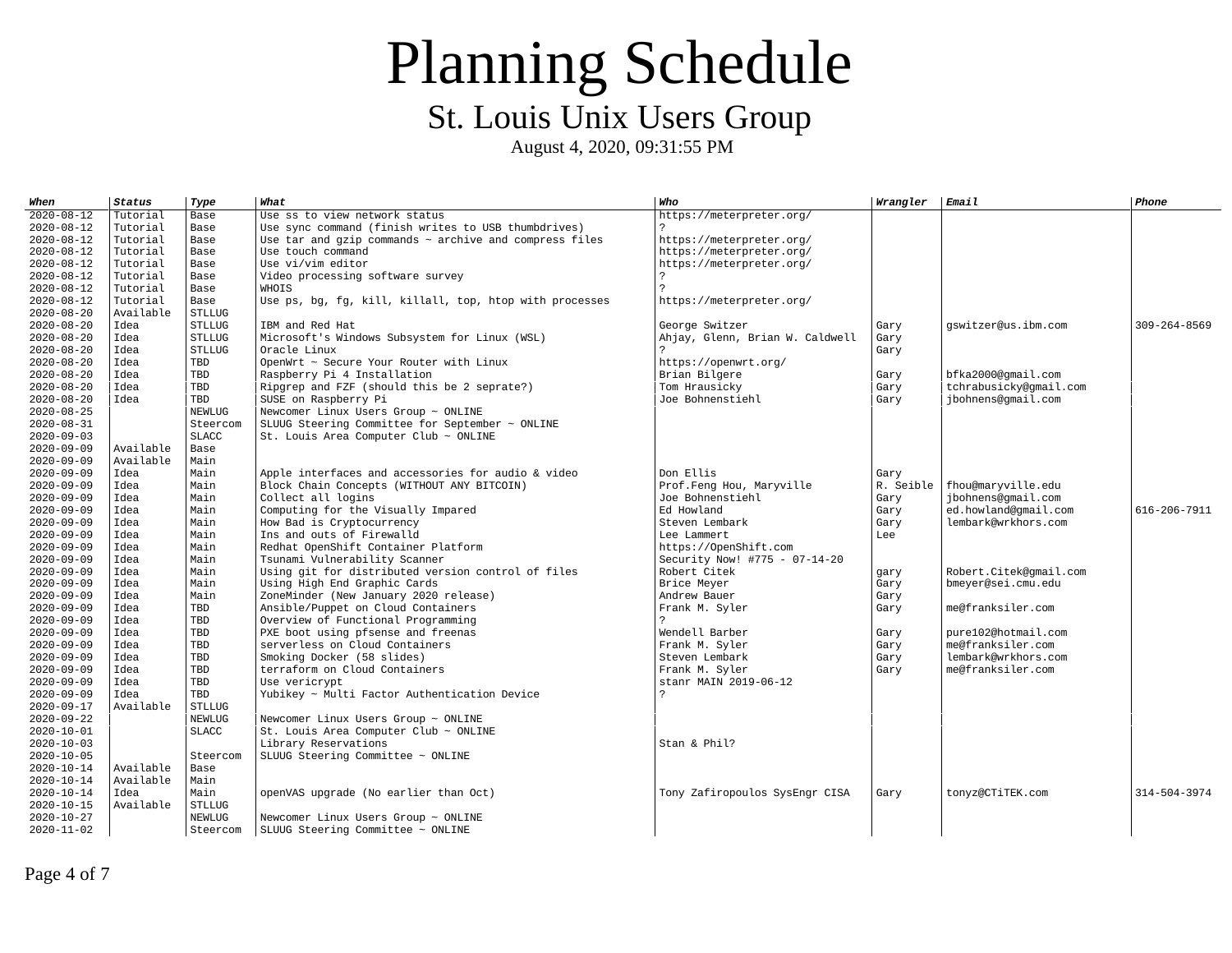# Planning Schedule

St. Louis Unix Users Group

August 4, 2020, 09:31:55 PM

| When             | <b>Status</b> | <b>Type</b>   | What                                                        | Who                         | Wrangler | Email | Phone |
|------------------|---------------|---------------|-------------------------------------------------------------|-----------------------------|----------|-------|-------|
| $2020 - 11 - 05$ |               | <b>SLACC</b>  | St. Louis Area Computer Club $\sim$ ONLINE                  |                             |          |       |       |
| 2020-11-11       |               |               | HOLIDAY Vetrans Day                                         |                             |          |       |       |
| 2020-11-11       | Available     | Base          |                                                             |                             |          |       |       |
| 2020-11-11       | Available     | Main          |                                                             |                             |          |       |       |
| $2020 - 11 - 19$ | Available     | <b>STLLUG</b> |                                                             |                             |          |       |       |
| 2020-11-24       |               | <b>NEWLUG</b> | Newcomer Linux Users Group $\sim$ ONLINE                    |                             |          |       |       |
| $2020 - 11 - 26$ |               |               | HOLIDAY Thanksgiving Day                                    |                             |          |       |       |
| 2020-11-30       |               | Steercom      | SLUUG Steering Committee for December $\sim$ ONLINE         |                             |          |       |       |
| 2020-12-03       |               | <b>SLACC</b>  | St. Louis Area Computer Club $\sim$ ONLINE                  |                             |          |       |       |
| 2020-12-09       | Available     | Base          |                                                             |                             |          |       |       |
| $2020 - 12 - 09$ | Available     | Main          |                                                             |                             |          |       |       |
| 2020-12-15       |               | <b>NEWLUG</b> | Newcomer Linux Users Group $\sim$ 3rd Tuesday $\sim$ ONLINE |                             |          |       |       |
| $2020 - 12 - 17$ | Available     | <b>STLLUG</b> |                                                             |                             |          |       |       |
| $2020 - 12 - 24$ |               |               | Christmas Eve                                               |                             |          |       |       |
| 2020-12-25       |               |               | HOLDIAY Christmas Day                                       |                             |          |       |       |
| 2020-12-31       |               |               | New Year Eve                                                |                             |          |       |       |
| 2021-01-01       |               |               | HOLIDAY New Year 2021                                       |                             |          |       |       |
| 2021-01-04       |               | Steercom      | SLUUG Steering Committee $\sim$ ONLINE                      |                             |          |       |       |
| 2021-01-07       |               | <b>SLACC</b>  | St. Louis Area Computer Club $\sim$ ONLINE                  |                             |          |       |       |
| 2021-01-13       | Available     | Base          |                                                             |                             |          |       |       |
| 2021-01-13       | Available     | Main          |                                                             |                             |          |       |       |
| 2021-01-21       | Available     | <b>STLLUG</b> |                                                             |                             |          |       |       |
| 2021-01-26       |               | <b>NEWLUG</b> | Newcomer Linux Users Group $\sim$ ONLINE                    |                             |          |       |       |
| $2021 - 02 - 01$ |               | Steercom      | SLUUG Steering Committee $\sim$ ONLINE                      |                             |          |       |       |
| $2021 - 02 - 10$ |               |               | SLUUG Annual Meeting and Elections                          |                             |          |       |       |
| $2021 - 02 - 10$ | Available     | Base          |                                                             |                             |          |       |       |
| $2021 - 02 - 10$ | Available     | Main          |                                                             |                             |          |       |       |
| 2021-03-10       | Available     | Main          |                                                             |                             |          |       |       |
| 2021-07-14       | Available     | Base          |                                                             |                             |          |       |       |
| $2021 - 07 - 15$ | Available     | <b>STLLUG</b> |                                                             |                             |          |       |       |
| $2038 - 01 - 18$ | Idea          | Base          | SLUUG Calendar on Thunderbird Calendar                      | Stan R                      |          |       |       |
| 2038-01-18       | Idea          | <b>STLLUG</b> | The Year of Linux on the Desktop                            | Linus Tovalds               | R.M.S.   |       |       |
| 2038-01-18       | Idea          | TBD           | 3D Printing                                                 |                             |          |       |       |
| $2038 - 01 - 18$ | Idea          | <b>TBD</b>    | AIX current release, features, future                       | Someone from IBM corporate? |          |       |       |
| 2038-01-18       | Idea          | <b>TBD</b>    | Ansible (more in-depth, hands-on)                           |                             |          |       |       |
| 2038-01-18       | Idea          | TBD           | Apple current release, features, future                     | $\overline{2}$              |          |       |       |
| $2038 - 01 - 18$ | Idea          | <b>TBD</b>    | <b>Bitcoin</b>                                              | $\overline{2}$              |          |       |       |
| $2038 - 01 - 18$ | Idea          | <b>TBD</b>    | Build and Manage Desktop Applications                       |                             | Lee      |       |       |
| 2038-01-18       | Idea          | TBD           | CoffeeScript, HAML, and SASS                                | Craig Buchek                |          |       |       |
| 2038-01-18       | Idea          | TBD           | coreboot                                                    |                             |          |       |       |
| $2038 - 01 - 18$ | Idea          | <b>TBD</b>    | <b>CPUS</b>                                                 | $\overline{2}$              |          |       |       |
| 2038-01-18       | Idea          | <b>TBD</b>    | Current tools for web development                           | $\overline{2}$              |          |       |       |
| $2038 - 01 - 18$ | Idea          | TBD           | Desktop Distro roundup                                      | $\overline{2}$              |          |       |       |
| 2038-01-18       | Idea          | <b>TBD</b>    | Desktop Environment roundup                                 | 2                           |          |       |       |
| $2038 - 01 - 18$ | Idea          | TBD           | Developing for (web, native) iPhone                         | $\boldsymbol{\mathcal{P}}$  |          |       |       |
| $2038 - 01 - 18$ | Idea          | <b>TBD</b>    | Diversity in Tech                                           |                             |          |       |       |
| 2038-01-18       | Idea          | <b>TBD</b>    | Emacs                                                       | Deech?                      |          |       |       |
| 2038-01-18       | Idea          | <b>TBD</b>    | Fedora Design Suite                                         | $\overline{2}$              |          |       |       |
| 2038-01-18       | Idea          | TBD           | Fedora Security Lab                                         | $\mathcal{P}$               |          |       |       |
| $2038 - 01 - 18$ | Idea          | <b>TBD</b>    | Flying Boxes                                                | Kyle Cordes                 |          |       |       |
| 2038-01-18       | Idea          | <b>TBD</b>    | Gaming on Linux with Steam                                  |                             |          |       |       |

Page 5 of 7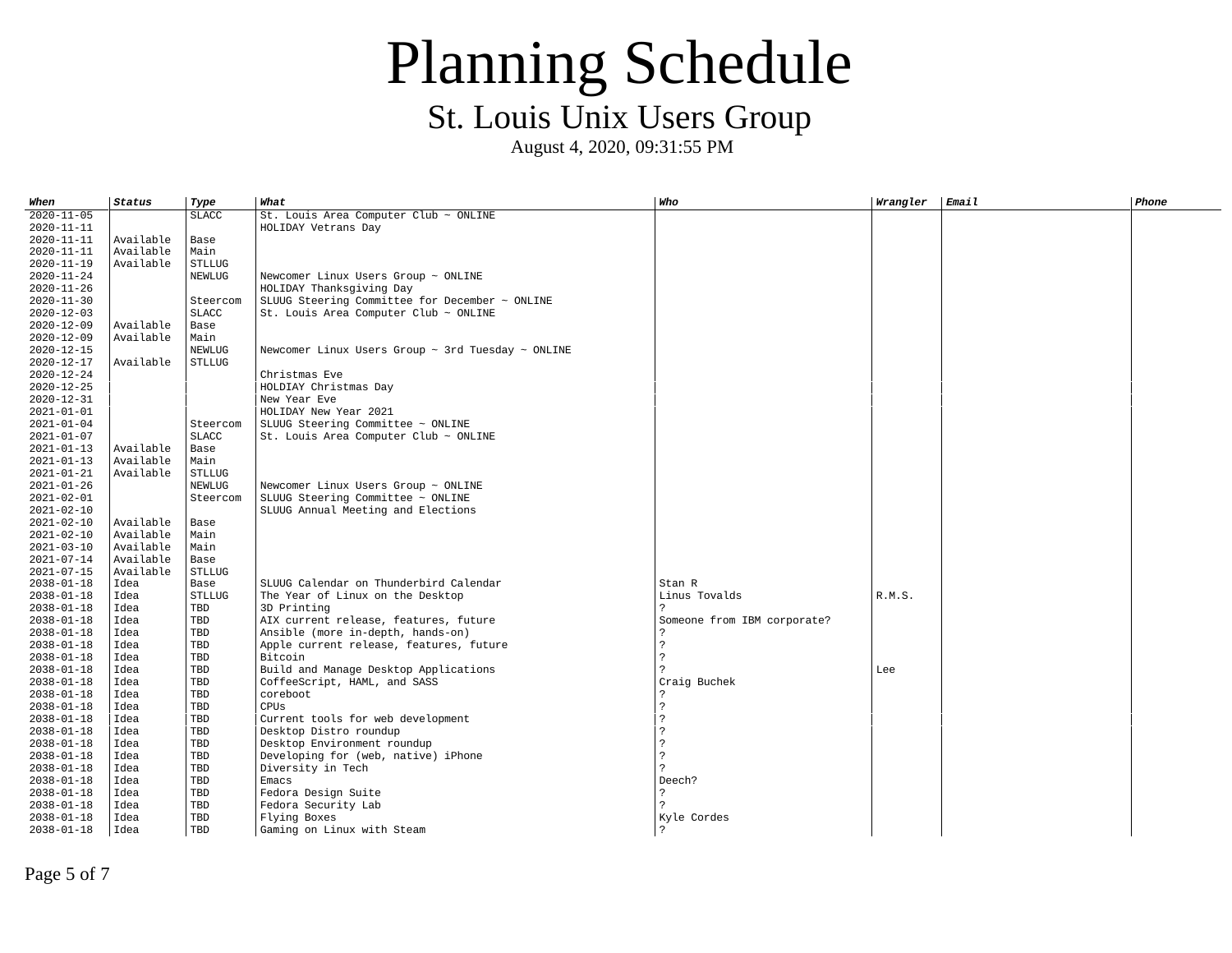| When             | <b>Status</b> | Type       | What                                                     | Who                          | Wrangler | <b>Email</b>        | <b>Phone</b> |
|------------------|---------------|------------|----------------------------------------------------------|------------------------------|----------|---------------------|--------------|
| $2038 - 01 - 18$ | Idea          | <b>TBD</b> | Geo-separation of data centers                           | 2                            |          |                     |              |
| 2038-01-18       | Idea          | TBD        | Gnome 3 (getting past the hate)                          | 2                            |          |                     |              |
| 2038-01-18       | Idea          | TBD        | GPU processing                                           | 2                            |          |                     |              |
| $2038 - 01 - 18$ | Idea          | TBD        | GUI builders                                             | 2                            |          |                     |              |
| $2038 - 01 - 18$ | Idea          | TBD        | Homebrew on Linux, macOS and Win10                       | 2                            | Don E.   | don.ellis@gmail.com |              |
| 2038-01-18       | Idea          | <b>TBD</b> | Hostirian/Primary.NET Data Center                        | 2                            |          |                     |              |
| 2038-01-18       | Idea          | TBD        | HP-UX current release, features, future                  | 2                            |          |                     |              |
| 2038-01-18       | Idea          | TBD        | <b>HTML</b>                                              | Craig Buchek                 |          |                     |              |
| $2038 - 01 - 18$ | Idea          | <b>TBD</b> | <b>HTTP</b>                                              | Craig Buchek                 |          |                     |              |
| $2038 - 01 - 18$ | Idea          | TBD        | IBM Virtualization Demonstration                         | Sammie Allum                 |          |                     |              |
| 2038-01-18       | Idea          | <b>TBD</b> | Key Management                                           | Yi Yang                      |          |                     |              |
| 2038-01-18       | Idea          | TBD        | logcheck, fcheck                                         | Craig Buchek                 |          |                     |              |
| 2038-01-18       | Idea          | <b>TBD</b> | MAC OSX server                                           |                              |          |                     |              |
| $2038 - 01 - 18$ | Idea          | <b>TBD</b> | Mac OS X topics                                          | Craig Buchek                 |          |                     |              |
| 2038-01-18       | Idea          | <b>TBD</b> | Mind-mapping Applications                                |                              |          |                     |              |
| 2038-01-18       | Idea          | TBD        | Munin (resource monitoring)                              |                              |          |                     |              |
| $2038 - 01 - 18$ | Idea          | TBD        | MySQL                                                    | Jeff Logullo                 |          |                     |              |
| 2038-01-18       | Idea          | <b>TBD</b> | <b>NOSOL</b>                                             |                              |          |                     |              |
| $2038 - 01 - 18$ | Idea          | TBD        | Nuclear Belly Button Battery                             | 2                            |          |                     |              |
| $2038 - 01 - 18$ | Idea          | <b>TBD</b> | OpenBSD for Linux Users                                  | Ken Johnson                  |          |                     |              |
| $2038 - 01 - 18$ | Idea          | <b>TBD</b> | OpenID/OAuth                                             |                              |          |                     |              |
| $2038 - 01 - 18$ | Idea          | TBD        | pfSense (firewall/router)                                | ?                            |          |                     |              |
| $2038 - 01 - 18$ | Idea          | TBD        | PHP hello world talk with the PHP group                  | 2                            |          |                     |              |
| $2038 - 01 - 18$ | Idea          | <b>TBD</b> | PHP or generic programming language                      |                              |          |                     |              |
| 2038-01-18       | Idea          | <b>TBD</b> | Project Indiana                                          | Jeff Logullo                 |          |                     |              |
| $2038 - 01 - 18$ | Idea          | <b>TBD</b> | Recent NSA and Security Updates                          | 2                            |          |                     |              |
| $2038 - 01 - 18$ | Idea          | <b>TBD</b> | Recovering from disaster                                 |                              |          |                     |              |
| 2038-01-18       | Idea          | TBD        | Red Hat Cloud Topics                                     | Joe "Zonker" Brockmeier      |          |                     |              |
| 2038-01-18       | Idea          | <b>TBD</b> | Red Hat Community Topics                                 | Joe "Zonker" Brockmeier      |          |                     |              |
| 2038-01-18       | Idea          | TBD        | Red Hat Enterprise Linux (RHEL) or Fedora                | Tried Clark Smith at Red Hat |          |                     |              |
| $2038 - 01 - 18$ | Idea          | <b>TBD</b> | Red Hat Topics                                           | Joe "Zonker" Brockmeier      |          |                     |              |
| 2038-01-18       | Idea          | <b>TBD</b> | R statistics package                                     | っ                            |          |                     |              |
| $2038 - 01 - 18$ | Idea          | <b>TBD</b> | Ruby on Rails                                            | Craig Buchek                 |          |                     |              |
| $2038 - 01 - 18$ | Idea          | <b>TBD</b> | SASL                                                     |                              |          |                     |              |
| 2038-01-18       | Idea          | TBD        | Scribus                                                  | Stan R                       |          |                     |              |
| 2038-01-18       | Idea          | <b>TBD</b> | Security Issues                                          | Yi Yang                      |          |                     |              |
| 2038-01-18       | Idea          | TBD        | Setting up an Email server                               | ?                            |          |                     |              |
| 2038-01-18       | Idea          | TBD        | Solaris or OpenSolaris current release, features, future | $\overline{z}$               |          |                     |              |
| 2038-01-18       | Idea          | <b>TBD</b> | SuSE or OpenSUSE recent releases                         | Gary Hollingsworth?          |          |                     |              |
| $2038 - 01 - 18$ | Idea          | TBD        | Technical Books That Had an Impact                       | Ken Johnson                  |          |                     |              |
| $2038 - 01 - 18$ | Idea          | TBD        | Test-Driven Development                                  | Craig Buchek                 |          |                     |              |
| 2038-01-18       | Idea          | TBD        | Test-Driven Development                                  | Brian Button                 |          |                     |              |
| $2038 - 01 - 18$ | Idea          | TBD        | The Swiss Army Knife of ffmpeg                           | Kyle Cordes                  |          |                     |              |
| $2038 - 01 - 18$ | Idea          | <b>TBD</b> | <b>USB</b>                                               | 2                            |          |                     |              |
| $2038 - 01 - 18$ | Idea          | TBD        | VMware                                                   | Matt Skipton                 | C. Fitch |                     |              |
| 2038-01-18       | Idea          | <b>TBD</b> | $VPN \sim Virtual NeworkComputing$                       |                              |          |                     |              |
| $2038 - 01 - 18$ | Idea          | <b>TBD</b> | Web Browsers                                             | Craig Buchek                 |          |                     |              |
| $2038 - 01 - 18$ | Idea          | TBD        | Web Servers                                              | Craig Buchek                 |          |                     |              |
| 2038-01-18       | Idea          | TBD        | Wehrenberg Theaters Digital Projectors                   |                              | Gary     |                     |              |
| 2038-01-18       | Idea          | <b>TBD</b> | wget and curl                                            | Craig Buchek                 |          |                     |              |
| $2038 - 01 - 18$ | Idea          | <b>TBD</b> | WireGuard                                                |                              |          |                     |              |
|                  |               |            |                                                          |                              |          |                     |              |